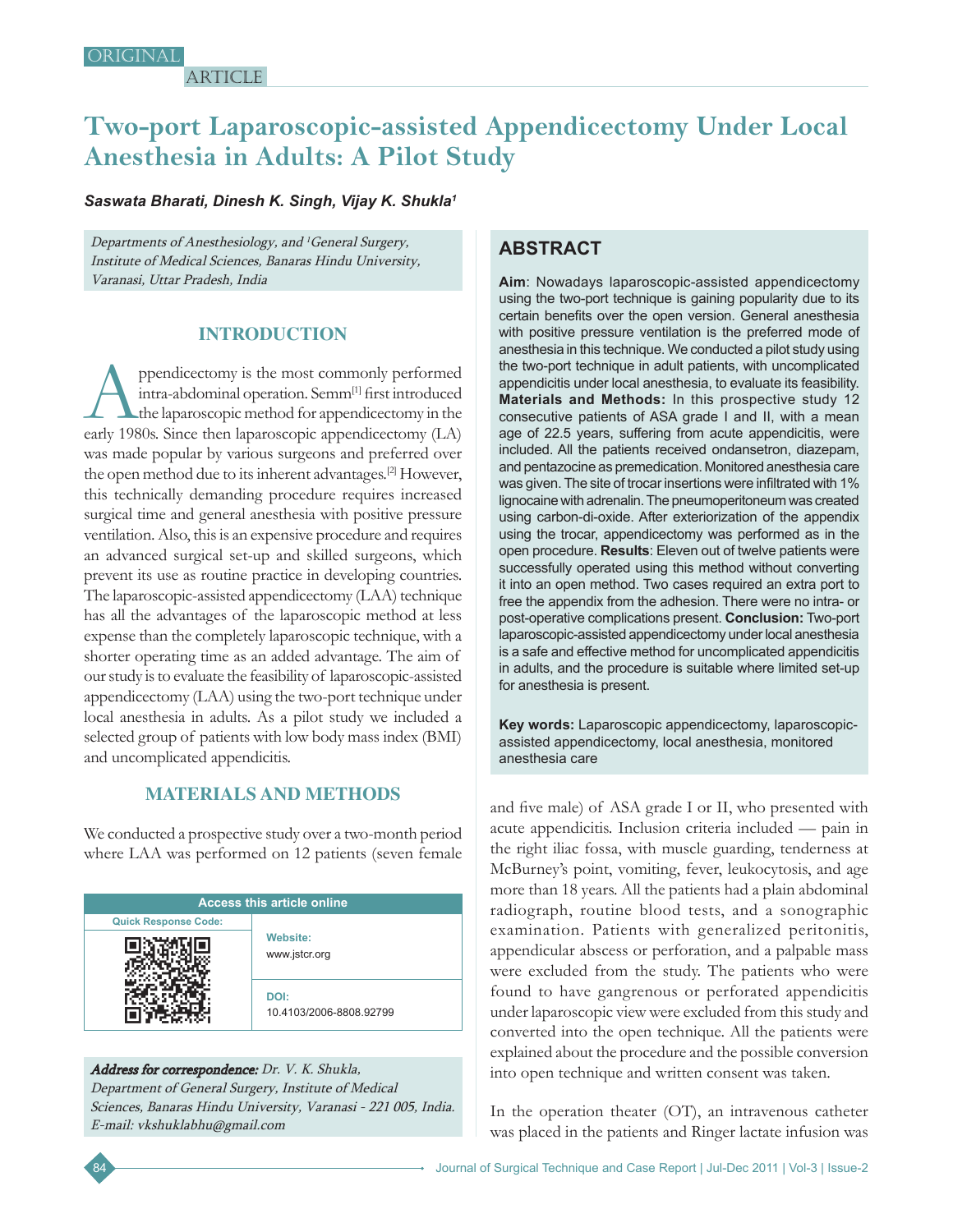started. Ondansetron (100 µg/kg.), diazepam (200 µg/kg.), and pentazocine (500 µg / kg) were used as premedication. Monitored anesthesia care (MAC) was given. All patients were monitored for blood pressure (non-invasive), heart rate, electrocardiogram, and oxygen saturation by pulse oximetry. The infra-umbilical area and the McBurney's point area were infiltrated with 1% lignocaine with adrenalin, keeping the dose under 6 mg/kg of body weight, to avoid lignocaine toxicity. The pneumoperitoneum was created using carbon-di-oxide and the pressure was kept at 11 mmHg. The table was kept in the Trendelenburg position with 15º left tilt. A 0º telescope was introduced through the umbilical port for complete examination of the abdomen. A 10 mm trocar in the McBurney's point area was introduced under vision, for holding the tip of the appendix. The appendix was then identified and grasped by a non-traumatic grasper. The pneumoperitoneum was deflated after the exteriorization of the appendix through the trocar placed at the McBurney's point. The appendicectomy was performed as an open procedure. The cut end was painted with betadine (aqueous solution of 10% povidone-iodine). The appendicular stump was then reposed within the abdomen. The pneumoperitoneum was re-established for final inspection. The port site wounds were closed with 2.0 vicryl. The patients were started oral feed immediately postoperatively and solid food on the next day. Postoperative analgesia was achieved by the diclofenac patch. Patients were called for a revisit after a week for follow-up.

#### **RESULTS**

Twelve patients underwent LAA with a mean age of 22.5 years ranging from 18 to 30 years, with a mean BMI of 19.25  $\text{kg/m}^2$  ranging from 16.18 to 24.15 kg/m<sup>2</sup>. The appendix was in the normal position in nine patients and retro-cecal in three patients. Two cases required a 5 mm extra port to free the appendix from the adhesion. One case was converted to open procedure due to the presence of adhesions of inflammatory origin. The mean operative time was 24.5 minutes ranging from 20 to 35 minutes. The mean hospital stay was 18.5 hours ranging from 12 to 30 hours. No patients required conversion to general anesthesia with positive pressure ventilation or spinal anesthesia, and no patient developed signs of toxicity due to lignocaine. Two patients needed supplementation of injection ketamine 10 mg for analgesia. No postoperative complications, including wound infection, were encountered in the present study [Table 1].

#### **DISCUSSION**

Use of local anesthesia for surgical procedures has

#### **Table 1: Details of patients**

| Total no. of patients                      | 12                     |
|--------------------------------------------|------------------------|
| Female                                     | 7                      |
| Male                                       | 5                      |
| Age (years)                                | $22.5(18 - 30)$        |
| BMI (kg/m <sup>2</sup> )                   | $19.25(16.18 - 24.15)$ |
| Duration or operation (min)                | $24.5(20 - 35)$        |
| Extra port                                 | Two patients           |
| Conversion to open procedure               | One patient            |
| Conversion to general or spinal anesthesia | Nil                    |
| Intra-operative complications              | Nil                    |
| Postoperative complications                | Nil                    |
| Toxicity                                   | Nil                    |
| Duration of hospital stay (hours)          | $18.5(12 - 30)$        |
| Gangrenous appendicitis                    | Nil                    |
| Perforated appendicitis                    | Nil                    |

Data are expressed as means (range) except where otherwise stated

been steadily refined since its introduction by Koller in 1884, and it is now widely used in several surgical procedures<sup>[3]</sup> like cholecystectomy,<sup>[4]</sup> thyroid surgeries,<sup>[5,6]</sup> and appendicectomy.[7,8] Non-compliance is the most important contraindication. Limited access for exploration, systemic toxicity due to excess amount of local anesthetics, limited duration of anesthesia, fear of failure are the reasons for avoidance of using local anesthesia for surgical procedures. Simplicity in using is the most important attraction for local anesthesia, provided the surgical procedure is limited in exploration and duration, and does not disturb the internal milieu of the human body. It avoids the complications related to spinal, epidural or general anesthesia as well as the patients' fear about the stated procedures.

The feasibility of open appendicectomy under local anesthesia was already established by Sharma *et al.*[7] They found it to be cost-effective, and it also carried little morbidity and could be safely used for all age groups. Diagnostic laparoscopies were tried successfully under the local anesthesia with sedation technique. We performed LAA under the MAC technique, where local anesthesia was combined with sedation and analgesia.[9] Local anesthesia was used for inserting the trocars, and sedation analgesia for creating pneumoperitoneum and excision of the appendix. MAC required less anesthesia time and avoided the related complications and cost burden of spinal or general anesthesia.

LAA has already established its safety.<sup>[10,11]</sup> It requires less postoperative analgesia and is associated with faster recovery leading to shortened postoperative hospital stay when compared with the open technique.<sup>[12,13]</sup> It is associated with lower postoperative complications including wound infection, and better cosmetic effect than